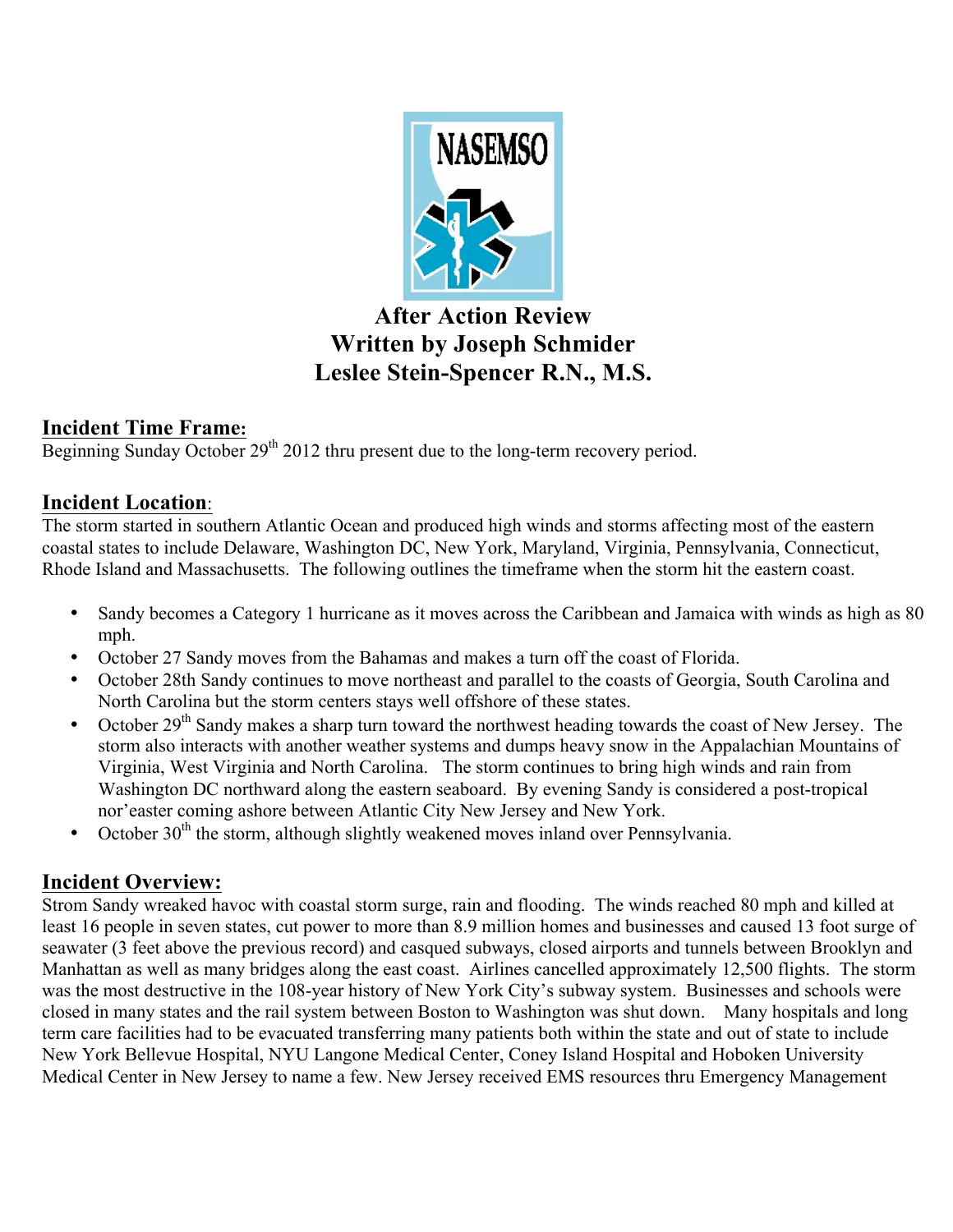Assistance Compact (EMAC) and New York received EMS resources thru the National Ambulance Contract (NAC). Both EMS Offices felt that these programs were excellent and met the needs for EMS.

#### **New York Overview**:

N.Y., as a result of Storm Sandy evacuated approximately 40 health care facilities. This included 2 large hospitals, skilled LTC facilities and adult care facilities. They estimated that between 6,000-7,500 people were evacuated and/or relocated to appropriately designated shelters. In addition, they had estimated that 75 health related facilities (including renal dialysis centers) were on emergency generator power for some or the entire event.

#### **New Jersey Overview:**

N.J., as a result of Storm Sandy evacuated 2 hospitals and 15 long-term care facilities. In addition, 39 acute care hospitals and 196 health care facilities lost power. N.J. evacuated a total of 1,746 residents. Thru EMAC, N.J. received 136 ambulances to include ambulances from the following states: Indiana-22, Vermont-7, Maryland-19 and Pennsylvania-91. N.J. also reported that 23 EMS agencies reported either damage to their buildings, equipment/supplies as well as damage to their vehicles.

## *The following is the timeline for NASEMSO participation/communications with each other:*

## **Thursday October 25th**

Joe Schimder sends an email out to the eastern states about the pending storm. He identifies that it will probably hit the Atlantic coast sometime next week and that he will keep in touch with them all. DP staff identifies that a conference call can be set up immediately when there is a need.

### **Saturday October 27th**

Joe sends out an email to states stating that there are rumors that the National Ambulance Contract (NAC) has been activated. PA is planning on supporting NJ with ambulances if evacuation occurs.

DP staff contacts FEMA about the NAC and was informed that no specific requests from any states had been made and that the only pending potential is from NY.

By Saturday afternoon Joe informs the Atlantic states that there is an EMAC request from NJ and that to continue to check your email for updates and status reports.

Late Saturday afternoon DP staff was notified by FEMA that there were deploying 165 ambulances (approx. 70%) ALS and 30% BLS) to the Joint Base McGuire-Dix Lakerhurst, NJ and held under federal control.

### **Sunday October 28th**

FEMA stated that ambulances have not been deployed based on activation of the NAC and yet Vermont is reporting that they have ambulances that are being deployed.

#### **Monday October 29th**

FEMA informs the DP staff that the following states have had emergency declarations: Conn., Mass., R.I., N.J., D.C., Maryland and Penn approved as of the  $28<sup>th</sup>$ .

FEMA also informs staff that ambulances may have been deployed thru the night and that they will let us know if any have been deployed from impacted states. In addition FEMA has deployed 139 ambulances to NYC and Republic Air Port on Long Island,

They have an additional 26 units waiting for deployment and have added another 185 ambulances to the NAC request bringing a total of 350 thus far.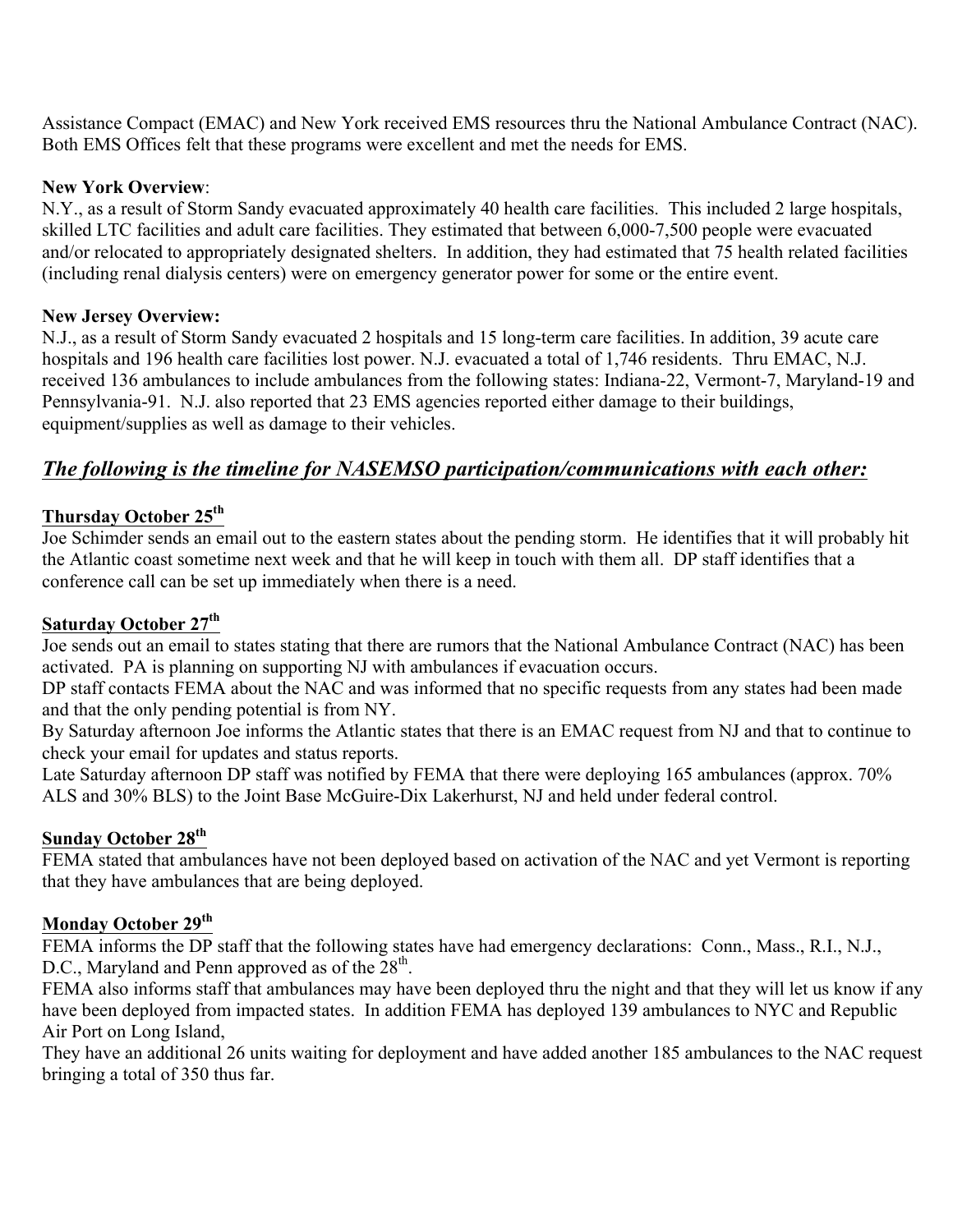Both Joe and DP staff continue to receive notification that ambulances are being deployed thru the NAC and that EMS Directors are not being kept informed.

### **Sunday November 4th**

The International Emergency Managers with representation from all major EMS groups/organizations including NASEMSO participated in a conference call. The purpose of the call was that there was considerable damage to some of our EMS colleagues operations in both NY and NJ and that there appeared to be a disconnect between what EMS organizations was saying concerning what is needed vs. what was available through the information provided by command in NY and NJ. There was no clear-cut idea on ways to assist EMS organizations in those states but to leave it to each individual organization to do what they could by working through Command in each state.

### **November 6th**

There were more than 1000 HHS personnel deployed to provide public health and medical assistance to N.Y. and N.J., 15 DMATs from the NDMS system with caches of medical supplies and 2 teams from the US Public Health Service commissioned corps officers to NY and NJ to provide care in medical shelters and to augment hospital staff. The HHS medical teams were from all over the country to include R.I., Washington State, Miss., Mass., N.C., Calif., Texas, Conn, Penn, S.C., Ohio, Va., Tenn., and Florida. In addition, at the request of NJ, HHS also established a Federal Medical Station to serve as a medical shelter, which was one of 7 deployed and made available. Also, available were 2 mental health teams that were deployed by HHS.

### **Analysis of Actions by NASEMSO:**

- Joe Schmider as Chair of the DP committee and staff from NASEMSO maintained communications with the Atlantic Region states as part of their ongoing committee objectives and goals.
- Staff communicated on a regular basis with FEMA staff that was responsible for the NAC.
- PA was just one state that sent EMS resources on  $10/30/12$  6:00 am: 25 ALS and 50 BLS (totaling 75) ambulances and 163 personnel to New Jersey.
- An EMS Strike Team was deployed to the New Jersey Airport on Friday, November 2, 2012 from PA.
- 11/5/12 4:00 PM: 300 EMS providers and 70 ambulances that were deployed to New Jersey, half were demobilized 11-05-2012 and the remaining 150 EMS providers and 35 ambulances stayed in service through Thursday, 11-08-2012. The EMS Strike Teams are supporting 911 calls, provided a Command Unit and support vehicles moved up from the southern operation.

Many emails were sent by impacted and non-impacted states offering assistance and moral support to impacted EMS state offices.

December  $27<sup>th</sup>$ , a conference call was held to identify best practices and lessons learned with the EMS Director from New York and New Jersey as the two hardest hit states.

### **Best Practices:**

- EMAC request from NJ
- NAC in NY
- Implementing lessons learned/best practices from Hurricane Irene to include identification of a state EMS office EMAC coordinator to work with EMA EMAC coordinator.
- America Medical Response (AMR) thru the NAC was able to meet EMS request without any difficulty and in a timely manner.
- In NY, over 10,000 people were evacuated without injury, death or victims being lost within the system.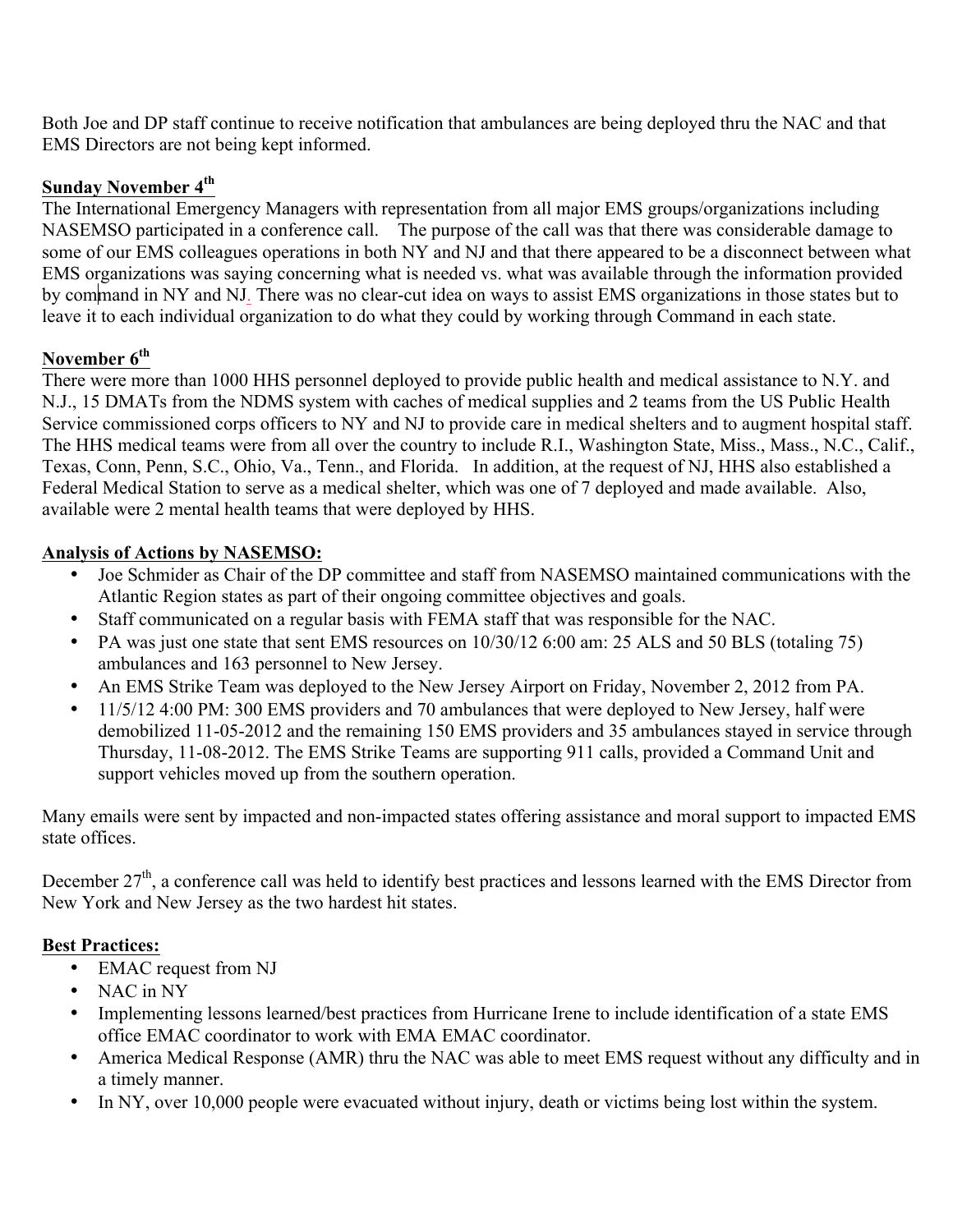- Enhanced relationships and assistance with state EMS Offices from surrounding Atlantic Region states to included emails and calls from States EMS officials to EMS Offices in the impacted states.
- Daily conference calls that NJ did with their counties to identify EMS resources needed.
- IMT from Maryland send to assist with EMS in NJ.
- NASEMSO providing "big picture" information for impacted states.
- Two Strike Teams from Maryland were deployed to NJ as well as an Incident Management Team (IMT) to support EMS Operations.

NY, as part of their learning process from Hurricane Irene, developed a "branch" to the NYC OEM called Healthcare Evacuation Coordination (HEC). The NYS Department of Health, together with the NYC Health Department and their associations developed this cooperative plan. This plan includes informatics, legal, environmental health resource procurement and distribution, EMS and transportation (to include ambulances, paratransit/ambulettes and school buses). The reason behind this plan is should any facility need to be evacuated; having all the right players in one room streamlines the process.

#### **Lessons Learned/Improvement Plan:**

The following is identified as Lessons Learned/ Best Practices and responses that NASEMSO should consider when a major incident occurs effecting deployed EMS resources:

- NASEMSO should draft a press release of actions taken and response in order to identify EMS as a critical component of a disaster. Examples of other agencies that due this include NEMA, IAFF and the National Sheriffs Association.
- Each state should review their laws to identify a mechanism in which EMS resources could be deployed to a neighboring state for 24 hours prior to an EMAC request or activation of the National Ambulance Contract.
- Each state should develop a "strike team" of EMS resources to be deployed to a neighboring state when a need is identified.
- NASEMSO should continue to hold conference calls/communicate with the EMS Director of those states affected by a disaster and support states.
- NASEMSO's emergency contact list should be updated on a regular basis and cell phone numbers of EMS Directors should be included or the phone number that the EMS Director will answer during off hours. This proved to be a critical need during Storm Sandy.
- DP Chair and staff need to meet with FEMA to identify issues from this storm to include deployment of ambulances from impacted states, notification of EMS Directors when ambulance services and providers are being deployed and pre-storm costs for ALS and BLS responses.
- There should be one point of contact from NASEMSO with FEMA for the National Ambulance Contract and Emergency Management Assistance Compact during a national response.
- State EMS offices should develop an "exceptional relationship" with an adjacent state(s) to rely on for assistance and to be able to share EMS resources on a moment's notice
- Sharing of patient information and location is a priority for EMS offices and any HIPAA restrictions need to be identified prior to an event and dealt with.
- State EMS Offices were still not notified of those ambulances/ambulance providers that were deployed and left their state thru the NAC.
- An electronic patient tracking system needs to be implemented whether for an EMAC or a NAC response. Currently the NAC uses paper records and this makes data collection and retrieval of information difficult.
- Reception centers need to be pre-identified for use for EMAC and NAC responders.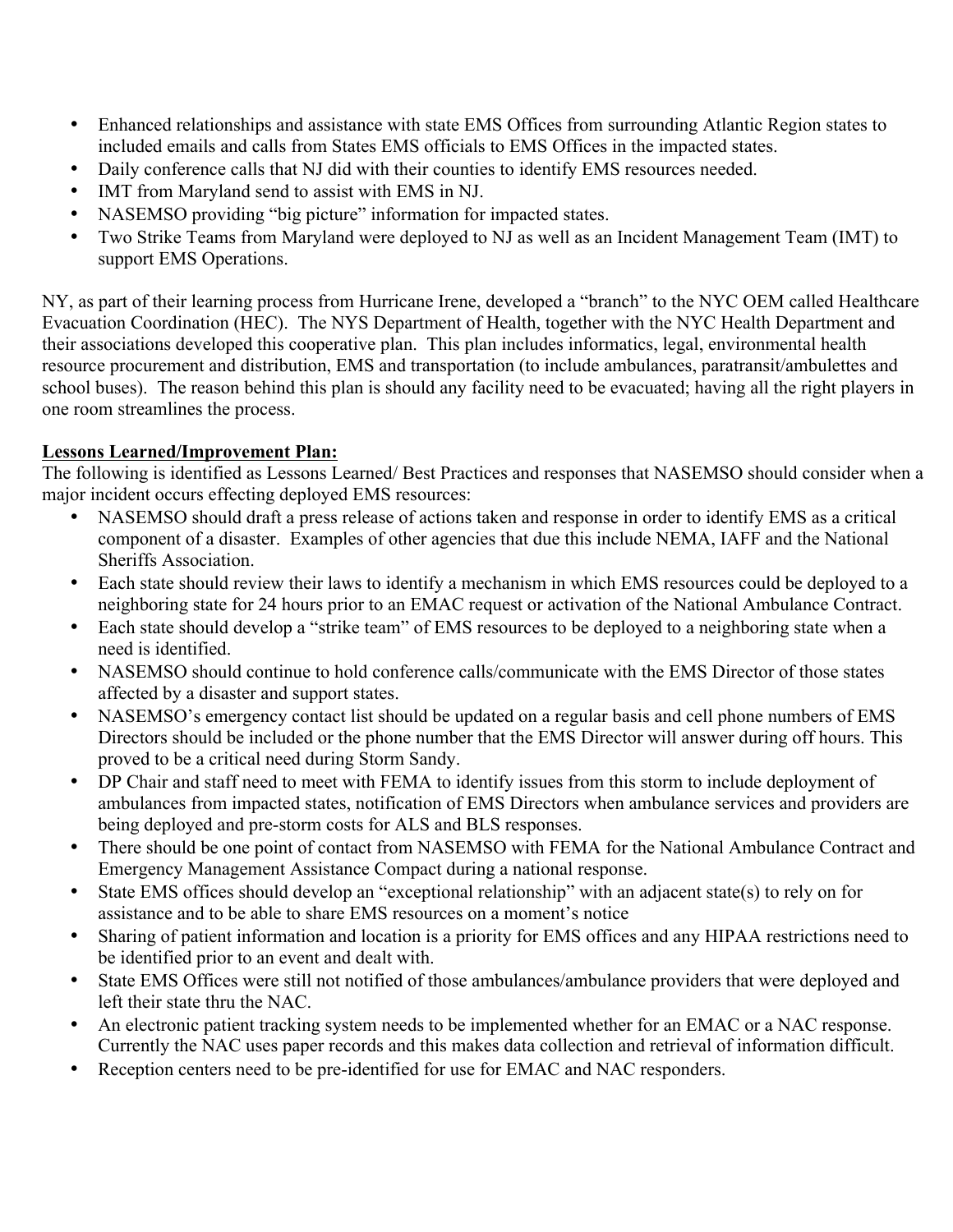- NY Health Commissioner acted as medical oversight for medical direction for responding ambulances thru the NAC. NY found this as a way to deal with out-of-state EMS providers and scope of practice.
- While required by regulation, NY knew that all the health care facilities did not have adequate evacuation plans. They also found that many of the ones who did have plans, found that they did not work as many used the same resources as their neighboring facilities.
- NY found that they had to deal with many people who were outside the healthcare system, living at home who were very ill and unable to generally help themselves. This needs to be identified in their future planning process.
- For large-scale events in NY metro area, the NAC needs to be activated.
- The NAC requires renewal every two weeks with a spending cap of approximately \$50 million. Past the \$50 million, an Act of Congress is required to reallocate money. THE NAC was used to evacuate facilities and then subsequently went door to door to assess folks unable to leave. For door-to-door assignments, the National Guard had to provide escorts'.
- States should develop a plan for equipment and supply stocking/restocking for EMS.
- Written plans for demobilization thresholds need to be in place.
- States should consider assigning field staff on sight to liaison with your OEM structures at the local and state levels.
- State EMS Office should identify an "EMAC liaison/coordinator" to communicate with the state EMA EMAC Coordinator prior to an incident. This relationship is important to have.
- Local EMS providers need to be trained and educated on what EMAC is what resources EMAC can bring to the table and what EMS providers can or cannot do when responding thru an EMAC request.
- There needs to be an Ethics/Code of Conduct policy for responding EMS providers. This should include posting of information on Facebook.
- NASEMSO should work with NEMA-EMAC to allow state EMS Offices to monitor an EMAC request (not to put a request in, but to monitor the status of the request).
- Identify a dispatch number of "non-emergency" calls and transports during the incident.
- State EMS Offices in coordination with EMA should pre identity vans/buses to be utilized for non-emergency transports and wheelchair victims.
- Senior leaders need to be educated on what EMAC and the NAC can bring to the table and the benefits of identifying EMS resources needed.
- Fuel was made a priority for doctors and nurses but initially EMS was forgotten. EMS needs to be identified as a priority as a responder.
- A support system needs to be in place for responders who are on duty and need assistance with their own personnel impact from the disaster.
- States should fill out "Mission Ready Packages" for EMAC prior to an event occurring. This should be reviewed and updated n a regular basis.
- State EMS offices should have a process in place for notification of EMS people and EMS resources.
- EMS Strike Teams should be pre-determined and formalized to include training, MOU's and agreed upon prices.
- LTC facilities should be in included in "HaveBed" information. Currently LTC facilities do not routinely report bed status information.

### **Next Steps:**

• Emergency Contact List will be given to Regional Reps and have them encourage the EMS Directors in their Region to share their cell phone numbers for off hours communications.